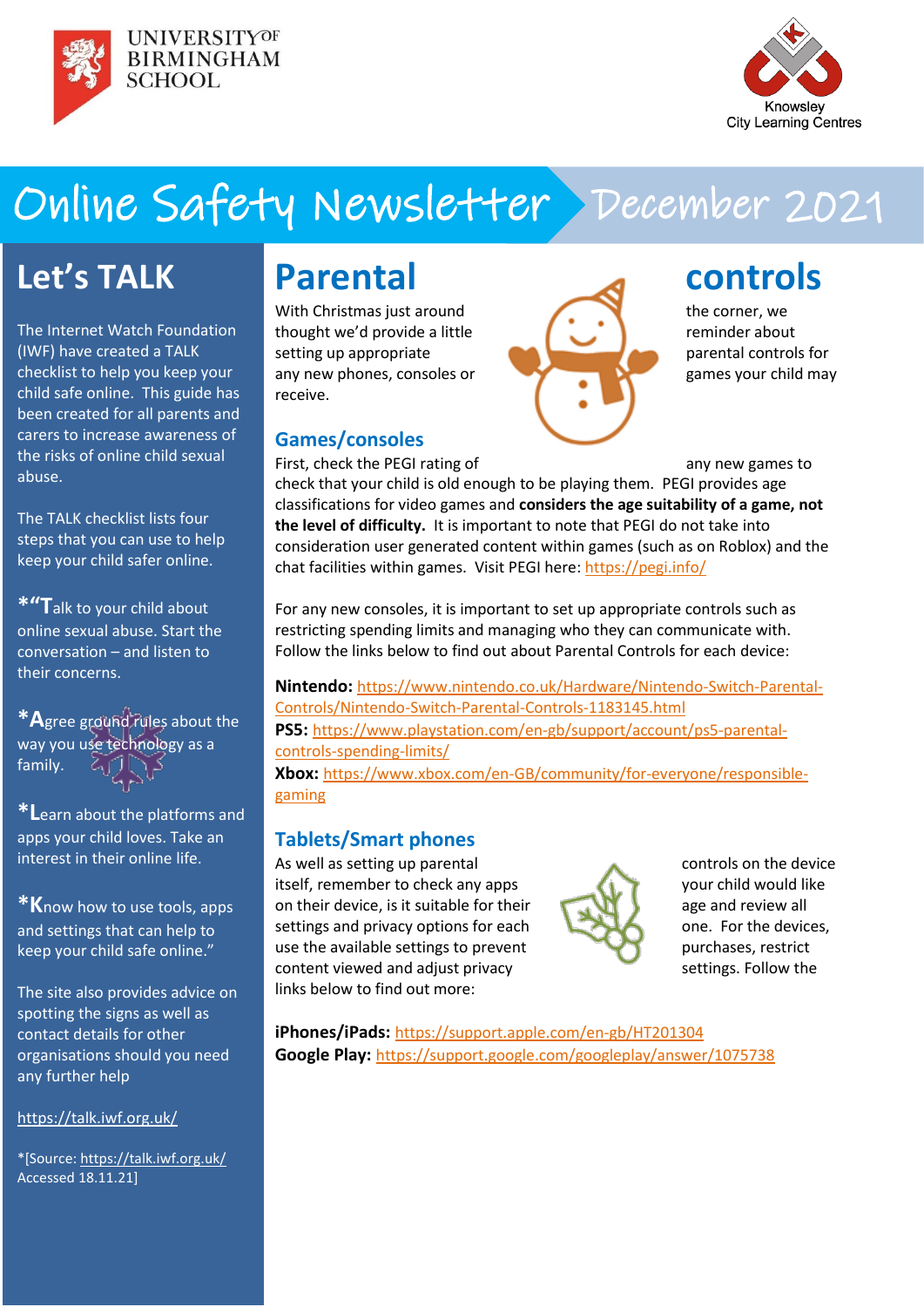# **Further information** Information, tips and advice on setting up parental controls:

### https://www.nspcc.org/ $\sim$ aames vo Online [Games w](https://www.nspcc.org.uk/keeping-children-safe/online-safety/parental-controls/)ith chat

Users **of the guide did dependence of the source of the USA of the United States of the United States of the United States online?** Current as of the date released 1.12.21.

Children can communicate online through lots of different apps, social media and games (Snapchat, WhatsApp, Instagram, FIFA, Fortnite for example), so it's important to know what your child is doing online and who they communicate with so you can talk about the potential risks together.

Some games include communication between players, this could be via the in-game text chat, direct messages or talking through headphones. Some games do offer the ability to switch communication off or restrict bad language so make sure settings appropriate to your child are set up for each of the games they play.



### **Chatting to strangers**

When playing online, your child might be playing games with people they don't know. It can be difficult to moderate online chat so ensure your child knows how to block and report other players that make them feel uncomfortable and that they know to talk to you or a trusted adult if they have any concerns.

# **My Family's Digital Toolkit**

Would you like a personalised online safety toolkit? Answer a few questions about your children's digital habits and then you will receive age-specific advice to support your children online. The form does require an email address. You can find out more information here:

[https://www.internetmatters.org/digita](https://www.internetmatters.org/digital-family-toolkit/) [l-family-toolkit/](https://www.internetmatters.org/digital-family-toolkit/)